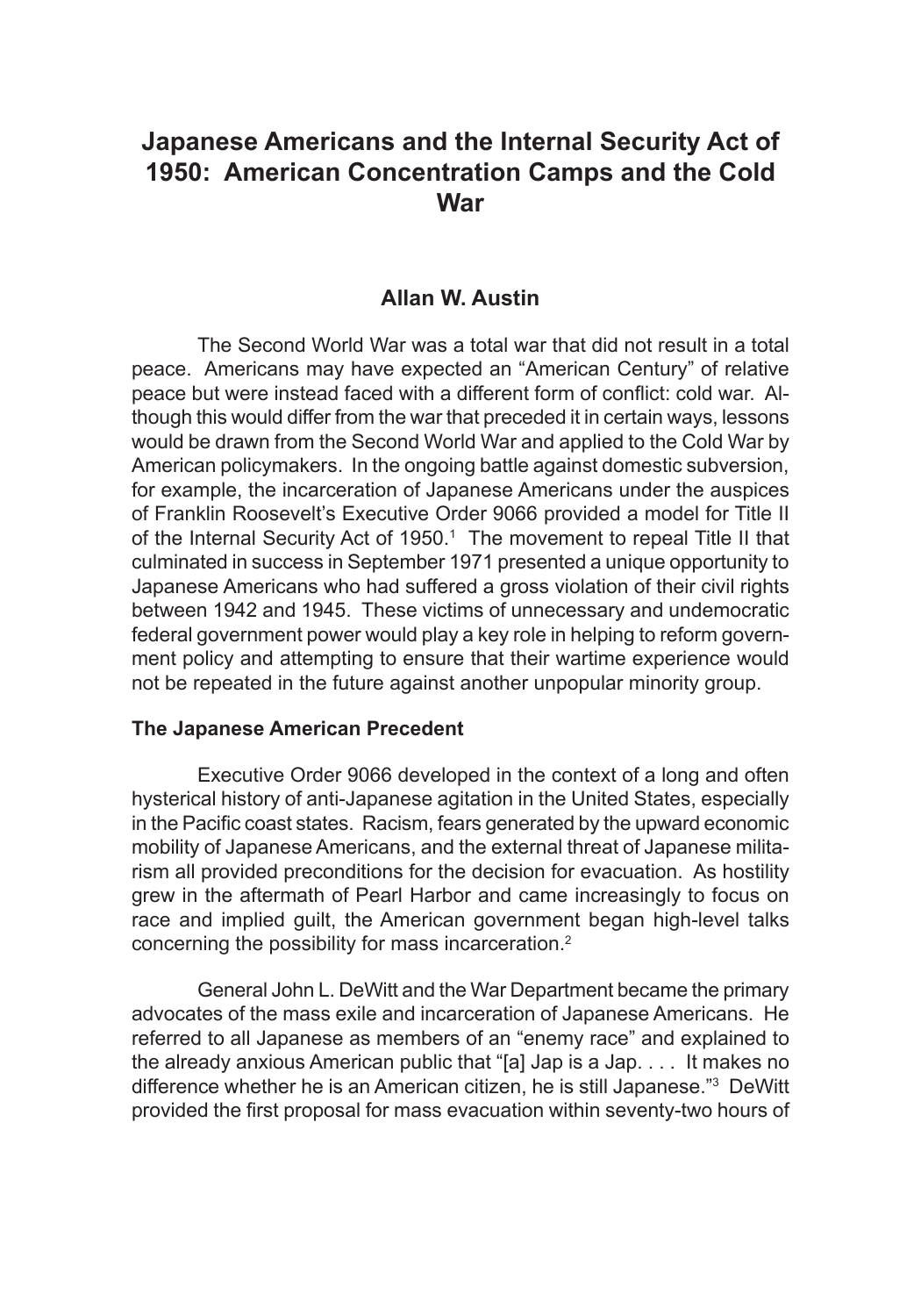the Pearl Harbor attack and justified it with fantasies of a looming Japanese American revolt. The War Department adopted the goal of mass exile and began to use its considerable wartime prestige and weight of opinion to pressure the Department of Justice to exert more vigorous control of this presumed potentially disloyal group.

The threat of sabotage and espionage seemed to dominate popular concerns about Japanese Americans on the West Coast. Rumors of such actions found broader circulation and increased legitimacy after alleged details of subversion concerning the attack against Pearl Harbor became public knowledge. Public statements by Earl Warren, the California Attorney General, in the months after the Japanese attack reinforced this hysterical perspective. Warren's testimony before the Tolan Committee reiterated these widely-shared ideas: "To assume that the enemy has not planned fifth column activities for us in a wave of sabotage is simply to live in a fool's paradise."4 These fears resulted in increasing editorial support for the evacuation of the Japanese American population as well as the argument that exile was necessary to maintain public morale. Everybody would feel safer, the argument went, if all Japanese Americans were incarcerated in concentration camps.

Racism remained at the heart of most of the arguments designed to prove Japanese American disloyalty. Such feelings led to statements like "once a Jap, always a Jap."5 Cultural considerations also played into the hysteria that was seizing the American public. Japanese American culture simply made, some hypothesized, for an inferior Americanism. Education in the late-afternoon language schools fashioned students who were, for all intents and purposes, Japanese. Japanese religion also served as a deterrent to the development of loyal Americans. The perverse logic of the times is shown by the argument that Japanese Americans clearly remained loyal to Japan because no Japanese American had ever informed on a subversive Japanese American.

Burdened with such racial and cultural liabilities, Japanese Americans faced the ultimate "Catch-22" when the federal government decided to send them into exile. Loyal Japanese Americans, the argument went, would willingly cooperate with all government decisions. Any who disobeyed were, by definition, disloyal. Thus, Japanese Americans who had acculturated politically and believed in the Constitution and the civil liberties that it was supposed to protect had to give up their freedom without protest. The alternative was clear: if one was not loyal enough to cooperate quickly with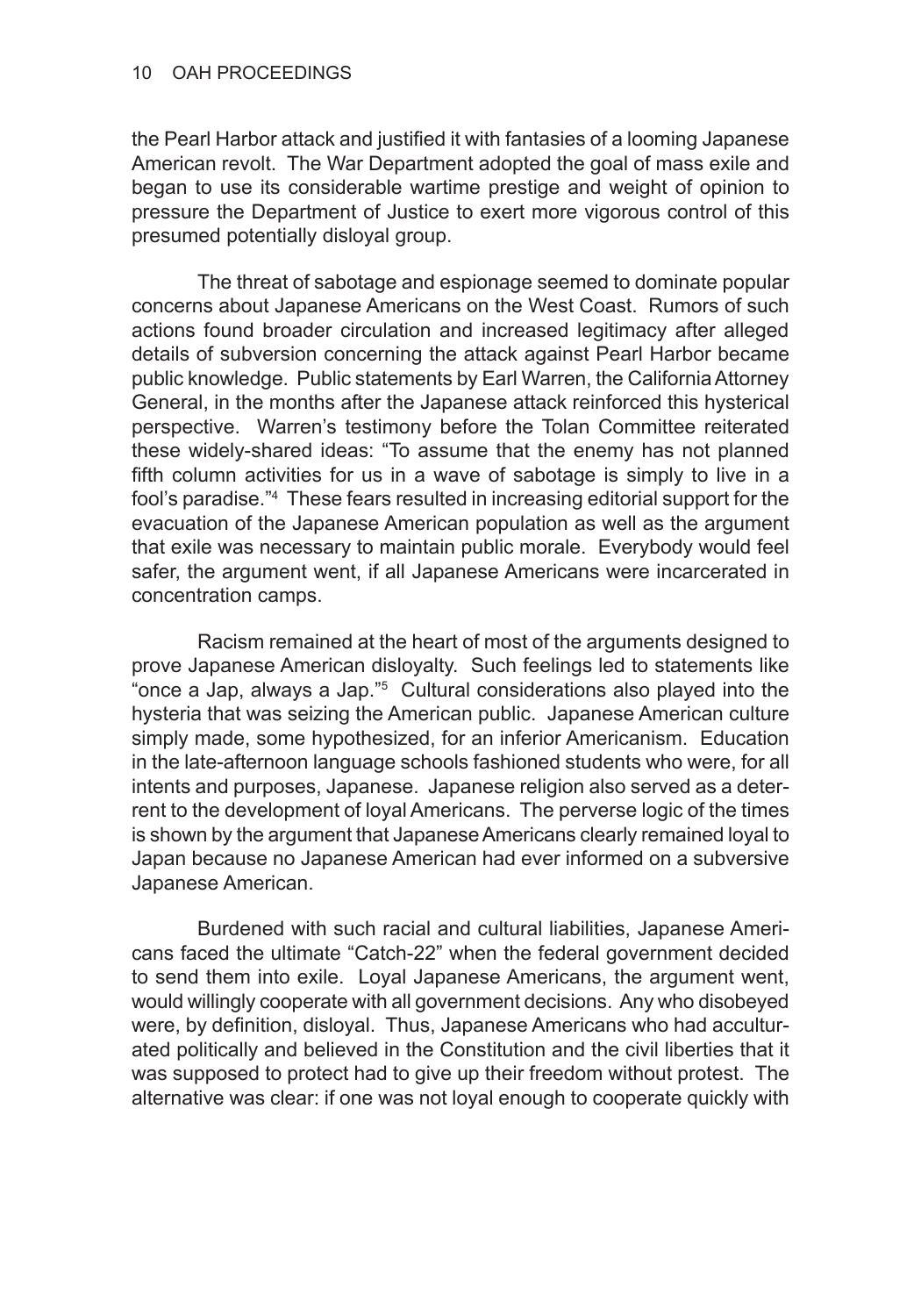the government and move quietly to a concentration camp, one obviously belonged in a camp as a disloyal person.

Executive Order 9066 was almost immediately endorsed by Congress and later by the Supreme Court. Congress accepted the War Department's claim of "military necessity" without question. The Supreme Court's approval relaxed its standards for civil liberties. The *Hirabayashi* decision in June 1943 as well as the *Korematsu* and *Endo* decisions in December 1944 did not refute the constitutionality of the government's decision to implement a program of exile and incarceration.

## **The Internal Security Act of 1950**

Although the mid-February 1942 decision to incarcerate Japanese Americans on the mainland on the basis of their race and not individual actions faced little initial opposition, a growing number of critics began to question the future implications of this policy. Morton Grodzins noted the potential future ramifications of incarceration as early as 1949, warning that "[t]he process of government is a continuing process; what it produced for Japanese Americans it can also produce for other Americans."6

Grodzins' warning would be realized the very next year with the passage of the Internal Security Act of 1950.<sup>7</sup> The anti-Japanese hysteria of the Second World War was followed by the anti-Communist hysteria in the early years of the Cold War that peaked between 1945 and 1954. Richard Fried has argued that Americans in this era "developed an obsession with domestic communism that outran the actual threat and gnawed at the tissue of civil liberties."<sup>8</sup> This climate of opinion helped to convince Congress to pass a bill that would reestablish concentration camps for use in times of an internal security emergency. The bill mirrored government actions taken towards Japanese Americans in the Second World War in dealing with perceived threats to internal security.

Congressional debate in August and September over the various anti-Communist proposals that became the Internal Security Act of 1950 focused on the immense threat posed by Communism to the United States. The stridently anti-Communist rhetoric that had permeated the eighty-first Congress even prior to this debate outweighed objections to the concentration camp clause of the Internal Security Act of 1950 contained in Title II. Representative John S. Wood (D, GA) described the Communist Party as a "cancer on the body politic"9 while Congressman John Jennings, Jr. (R, TN)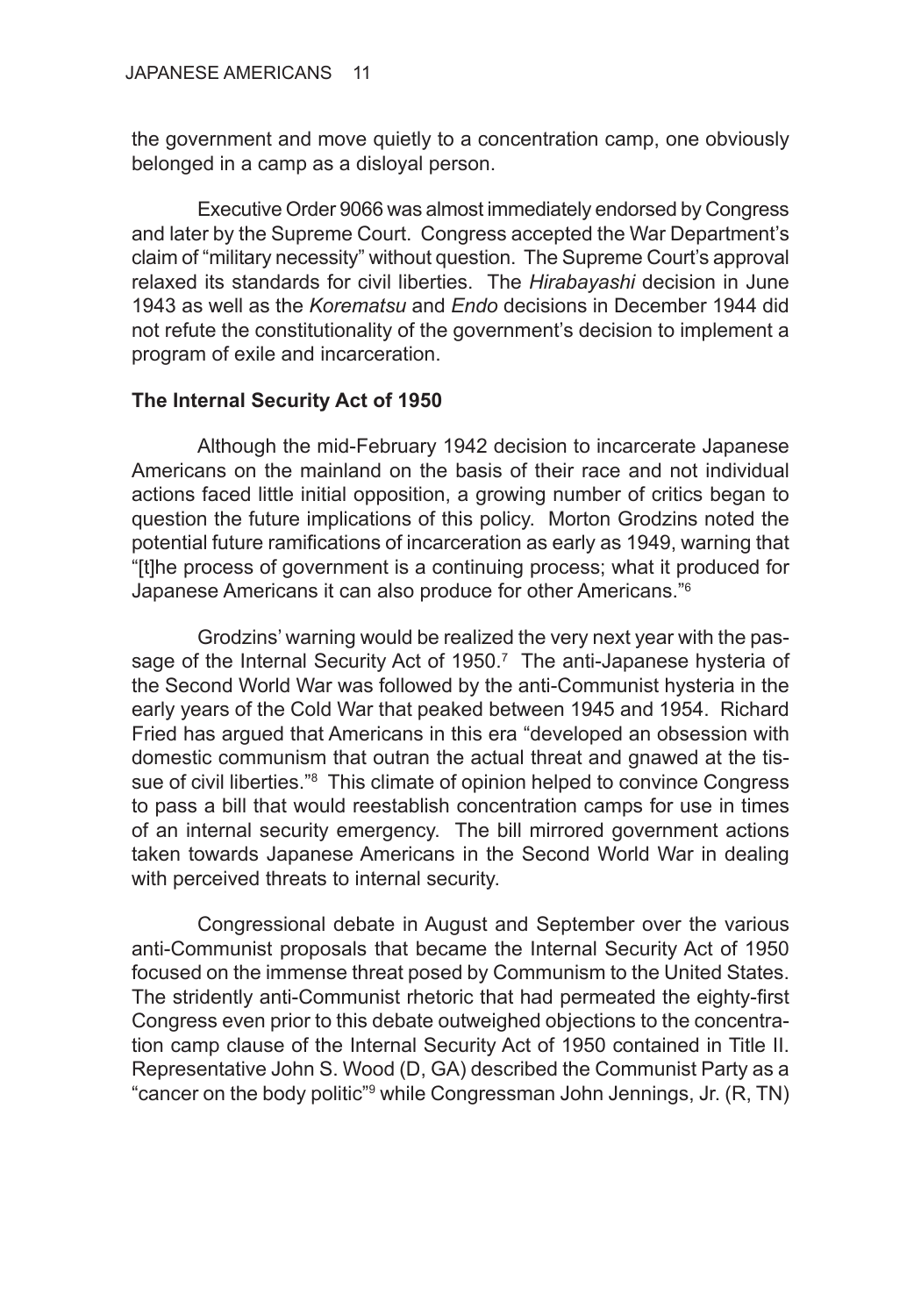charged that it was staffed by "miserable curs" and "traitors" who sought "to destroy by conspiracy, by perjury, and by treason."10

The rhetoric used to justify the necessity of the act often paralleled that used to support the incarceration of Japanese Americans earlier. Both groups were accused of being loyal to a foreign entity. The Communists, much like the Japanese Americans before them, lurked menacingly within the United States, enjoying the benefits of citizenship while fiendishly plotting internal subversion designed to overthrow the government. This represented an especially threatening situation because the Communist mind, much like that of the Japanese during the Second World War, was considered to be inscrutable. Representative John McSweeney (D, OH) lamented, "I cannot understand a Communist. . . . I find there is a basic similarity among all of them, and yet I have not been able to formulate a definition which will cover all of them."11 Communists were also considered guilty by association by most supporters of the new legislation. Simply put, membership in this ideological group, like previous Japanese American membership in a racial group, meant disloyalty. Concentration camps, Senator Edwin C. Johnson (D, CO) reasoned, made considerable sense when faced with such an enemy, at least if limited to a time of national emergency.<sup>12</sup> This qualification generally represented the strongest reservation in Congress about the inclusion of Title II in the Internal Security Act of 1950.

Congressional rhetoric concerning internal security in 1950 placed Communists in a "Catch-22" situation with which Japanese Americans had earlier become all too familiar. Congressman Gordon Leo McDonough (R, CA) reasoned, "An American who is loyal to his country can have no objection to stating his loyalty.  $\ldots$  "13 Thus, anyone who resisted the legislation, even on the grounds that it was unconstitutional, proved themselves beyond any reasonable doubt to be un-American. Congressman Thomas Albert Jenkins (R, OH) claimed that any true patriot would support any anti-Communist legislation that was drafted. Representative Charles Wesley Vursell (R, IL) branded anyone who opposed registration as, at best, a dupe of the Communists.14

Six liberal Democratic Senators, not wanting to be outdone on the issue of anti-communism, responded to a bill requiring the registration of Communists proposed by Patrick J. McCarran (D, NV) by offering what they presented as a fairer but even more potent anti-Communist proposal that authorized, in times of emergency as declared by the president, the detention of those likely to engage in sabotage or espionage.<sup>15</sup> They claimed that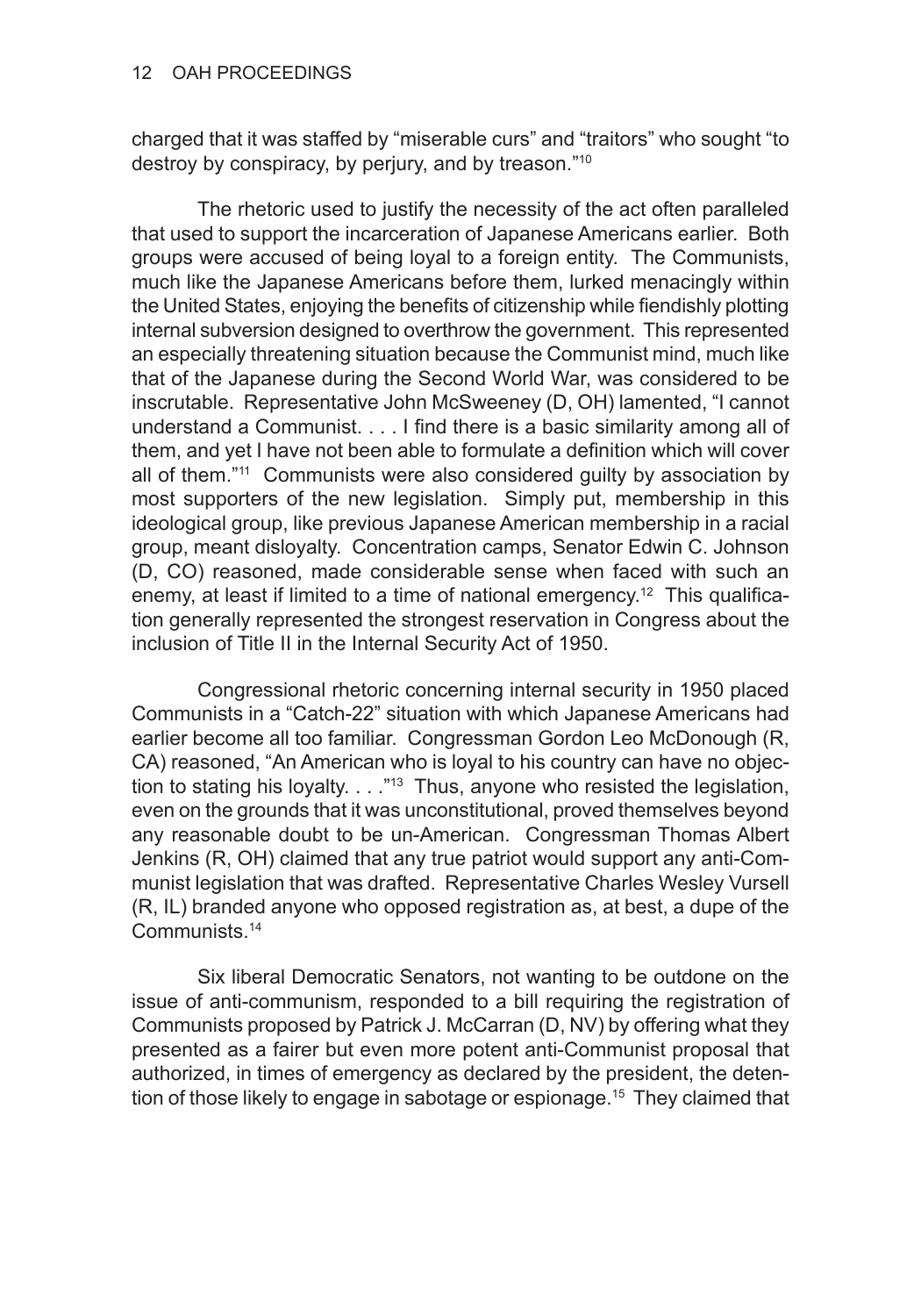the concentration camp bill represented an improvement over the incarceration of Japanese Americans during the Second World War because it provided a clearly defined procedure that allowed for hearings and at least the possibility of release.<sup>16</sup> The compromise that resulted was a logical, if unhappy, one: the McCarran bill, with emergency detention now attached by the Senate as Title II.<sup>17</sup>

The internal security bill was brought to a vote in both houses on September 21, 1950. Not surprisingly, given the recent outbreak of war in Korea and the strong anti-Communist rhetoric in Congress, it passed easily despite President Harry Truman's threats to veto it.<sup>18</sup> Truman vetoed the act on September 22, but his veto was swiftly overridden, in large part because many Congressmen ignored the bill's perils in order to avoid the impression of not being tough enough on communism.19

The Internal Security Act, as finally enacted on September 23, 1950, consisted of two sections. Title I required officers or members of Communist groups to register with the Attorney General. It also barred covered individuals from government and defense jobs as well as American passports. Espionage and immigration laws were tightened to crack down on potential subversives. Title I ultimately resulted in considerable litigation, but no Communist group was ever registered under its mandate.<sup>20</sup>

Title II was based on the model of Executive Order 9066 and "mandated detention of likely spies and saboteurs during an internal-security emergency declared by the President."21 The act clearly followed the precedent established by the Franklin Roosevelt administration during the Second World War. It could be activated by the declaration of an internal security emergency by the President, who would then transfer oversight of the program to the Attorney General. The Attorney General would then issue warrants for detention against anyone reasonably believed likely to conspire to engage in sabotage or espionage against the United States.<sup>22</sup> The right to appeal was established in the act and a system of administrative review was created. The rights of detainees were limited, however, by the Attorney General's right to withhold evidence or sources deemed potentially dangerous to national security.23

Title II was never invoked. However, appropriations were made by Congress between 1952 and 1957 to ready six detention sites throughout the country. Tule Lake, a California location of a World War II camp for Japanese Americans, was selected as one of the sites for future concentra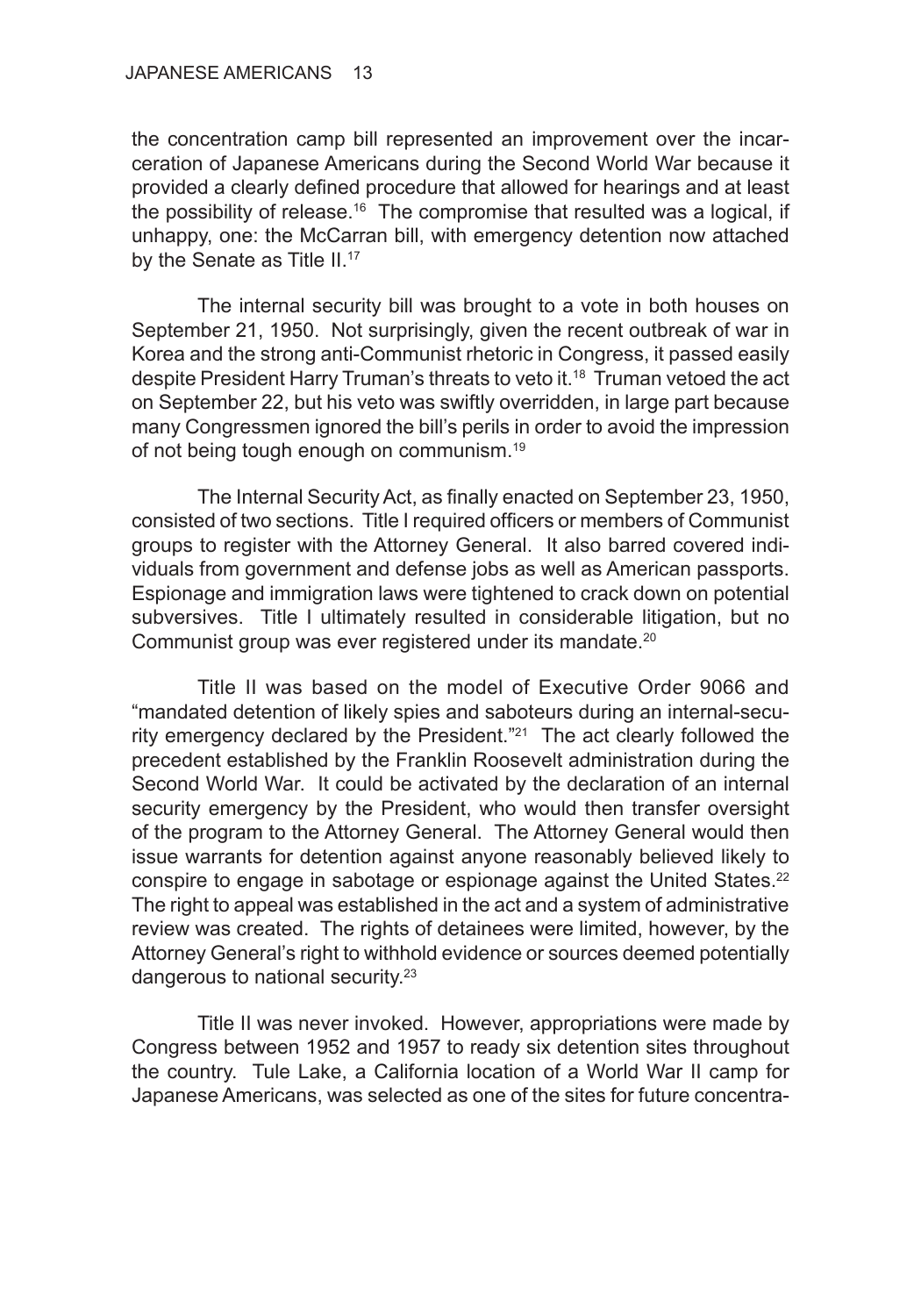tion camps, a reminder of the parallels between Title II and the Japanese American experience. It also provided a symbol for Japanese Americans to rally around in their campaign to repeal Title II in the late 1960's. Funding for the camps was not renewed after 1957, however, and most of the camps were eventually sold, leased, or given to state governments.<sup>24</sup>

## **The Campaign for Repeal**

A concerted movement for repeal of Title II did not begin until the late 1960's, at the height of the civil rights and anti-Vietnam War protests. At this time, rumors began to circulate of government plans for concentration camps to incarcerate various groups of dissenters.25 Japanese Americans would take advantage of this receptive environment to begin to lead an active campaign for repeal of Title II. The Japanese American Citizens League (JACL) eventually adopted repeal as its primary legislative goal in August 1968 and assumed leadership of the repeal movement.<sup>26</sup>

The bill that eventually became law on September 25, 1971, represented more than simple repeal. It included what political scientist Richard Longaker has identified as "a positive prohibition of detention."<sup>27</sup> Congress, that is, not only repealed Title II, but also amended section 4001 of Title 18 of the United States Code to begin: "No citizen shall be imprisoned or otherwise detained by the United States except pursuant to an act of Congress."<sup>28</sup> The power of the president to act unilaterally as Franklin Roosevelt had in 1942 seems to have been circumscribed by this language. It is important to note that Congress still reserved to itself the power to authorize detention. Longaker has argued that this loophole is relatively unimportant, contending that "the cumulative legislative history leaves no room for doubt that Congress intended to prohibit rather than permit, even under its own authority, the use of detention."29

Historian Roger Daniels takes a less optimistic view of Title II and its 1971 repeal. He has no confidence that the legislative intent of Congress will necessarily prevail in some future emergency. He points out that the three Supreme Court decisions upholding the constitutionality of the Japanese American exile and incarceration remain unchallenged and unrevised precedents yet today.30

**\* \* \***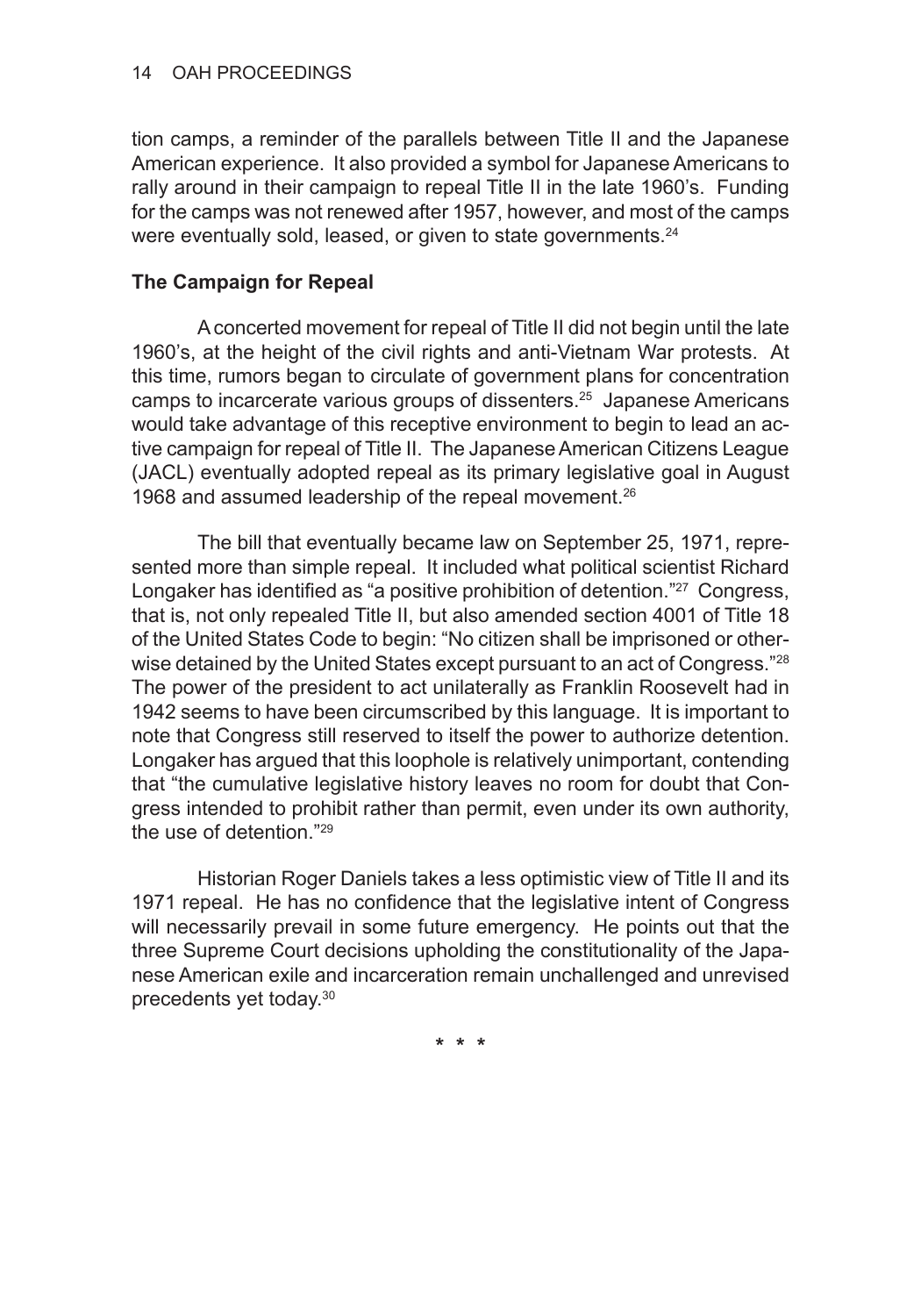The positive progress achieved by the repeal of the Emergency Detention Act should not be minimized, but the danger of concentration camps has not disappeared completely. While the 1971 act does make it more difficult for camps to be established, it is still quite possible to imagine a situation, given a deeply felt sense of emergency as well as an unpopular target group, in which concentration camps might once more appear on the American landscape. Although the 1971 law requires Congressional approval for the establishment of concentration camps, Congress had strongly supported concentration camps for Japanese Americans. The Supreme Court likewise bowed to political considerations, wartime emergency, and "military necessity" in allowing the concentration camps to continue.31

Thus, while American concentration camps may seem an impossibility today, especially in light of the recent end of the Cold War and the elimination of the Communist menace, the danger of a repeat of the Second World War Japanese American experience remains. The fluid transfer of guilt by association from a racial to an ideological group in the 1950's suggests the readiness of Americans to find new enemies in times of perceived emergency. Given this predisposition, the repeal of Title II in 1971 is but poor protection should a new and serious threat to internal security, either real or imagined, arise in the future.

#### **NOTES**

1. Roger Daniels, *The Decision to Relocate the Japanese Americans* (Malabar, Florida: Robert E. Krieger Publishing Company, 1986 reprint edition), 57.

2. The material on the Japanese American precedent is drawn from Daniels, *Decision*; Roger Daniels, *Concentration Camps USA: Japanese Americans and World War II* (New York: Holt, Rinehart and Winston, Inc., 1972); Roger Daniels, *Asian America: Chinese and Japanese in the United States since 1850* (Seattle: University of Washington Press, 1988); Morton Grodzins, *Americans Betrayed: Politics and the Japanese Evacuation* (Chicago: University of Chicago Press, 1949); Morton Grodzins, *The Loyal and the Disloyal: Social Boundaries of Patriotism and Freedom* (Chicago: University of Chicago Press, 1956); Francis Biddle, *In Brief Authority* (Garden City, New York: Doubleday and Company, Inc., 1962); and Audrie Girdner and Anne Loftis, *The Great Betrayal: The Evacuation of the Japanese-Americans During World War II* (London: The MacMillan Company, 1969).

3. As quoted in Grodzins, *Americans Betrayed*, 362.

4. Grodzins, *Americans Betrayed*, 401-402; U.S. Congress, House, Select Committee Investigating National Defense Migration, *Hearings*, 77th Congress, 2d Session, Part 29, 11011-11012.

5. As quoted in Grodzins, *Americans Betrayed*, 407-408.

6. Morton Grodzins, *Americans Betrayed,* 1.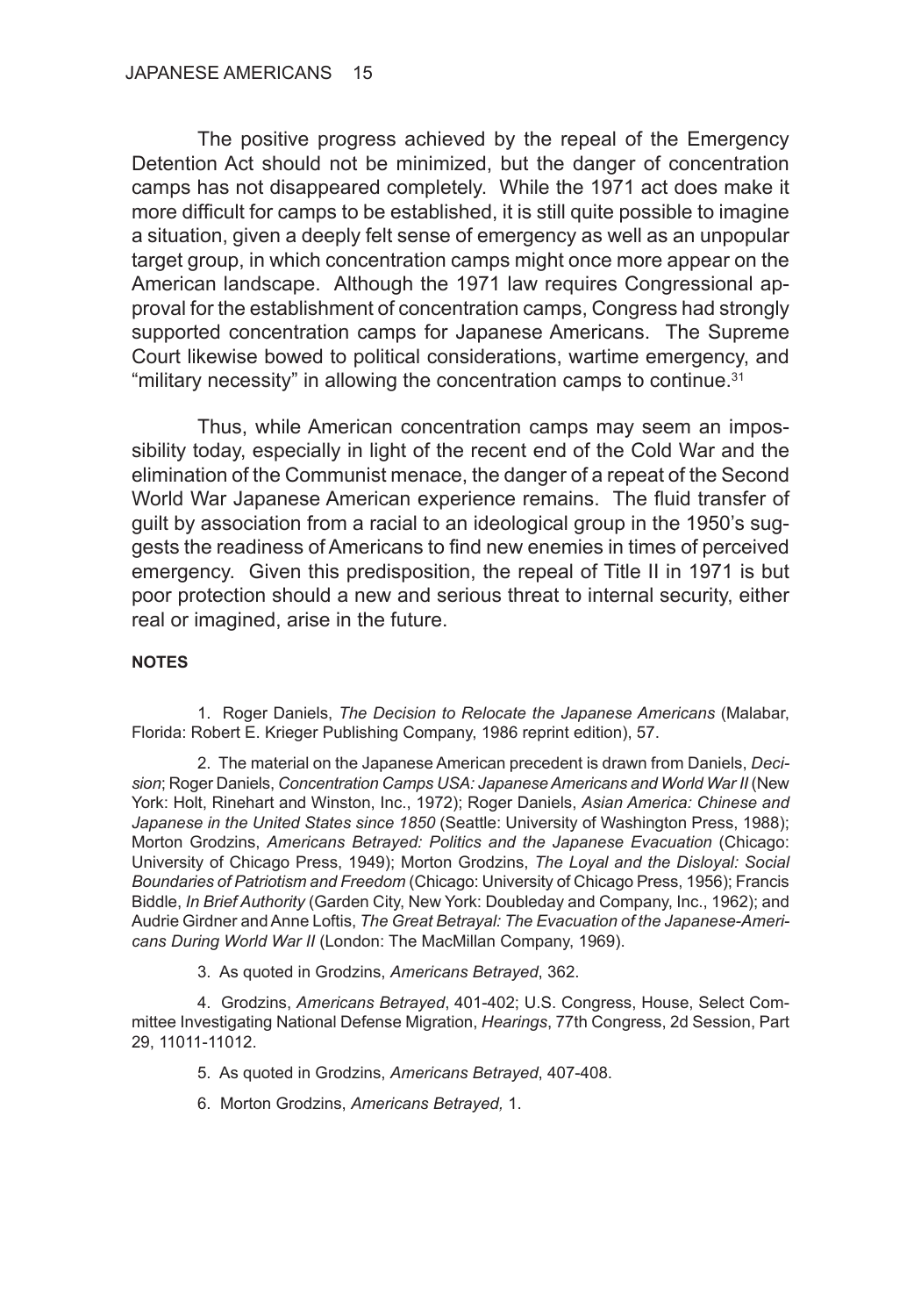7. 64 *Stat.* 1019. The text of Title II of the McCarran Act may also be found in *Congressional Record*, 81st Cong., 2d sess., 1950, vol. 96 pt. 18: A7126.

8. Richard M. Fried, *Nightmare in Red: The McCarthy Era in Perspective* (New York: Oxford University Press, 1990), 3; Ellen Schrecker, *Many Are the Crimes: McCarthyism in America* (Boston: Little, Brown and Company, 1998), xiv.

9. *Congressional Record*, 81st Cong., 2d sess., 96 pt. 10, 29 August 1950: 13730, 13733 [hereafter cited as *CR*].

10. *CR*, 81st Cong., 2d sess., 96 pt. 10, 29 August 1950: 13731, 13734.

11. *CR*, 81st Cong., 2d sess., 96 pt. 10, 29 August 1950: 13732, 13747; *CR*, 81st Cong., 2d sess., 96 pt. 11, 12 September 1950: 14622-14623.

12. *CR*, 81st Cong., 2d sess., 96 pt. 11, 12 September 1950: 14621, 14624; *CR*, 81st Cong., 2d sess., 96 pt. 10, 29 August 1950: 13739.

13. *CR*, 81st Cong., 2d sess., 96 pt. 10, 29 August 1950: 13747.

14. Ibid., 13741-13742.

15. The six senators were Harley M. Kilgore (WVA), Paul H. Douglas (IL), Hubert H. Humphrey (MN), Herbert H. Lehman (NY), Estes Kefauver (TN), and Frank P. Graham (NC).

16. Richard Longaker, "Emergency Detention: The Generation Gap, 1950-1971," *Western Political Quarterly* 27 (1974): 395-396; Fried, *Nightmare in Red*, 116.

17. "Congress Passes Bill to Curb Reds by Heavy Margins," *New York Times*, September 21, 1950, 1; *Legislative History Collection: Document Pertaining to the Internal Security Act of 1950, H.R. 9490, S. 4037, P.L. 81-831, 81st Congress, 2nd Session* (Washington, D.C.: Atomic Energy Commission, 1951). The amended bill was passed by the Senate on September 12 by a vote of 70 to 7.

18. The House of Representatives approved the bill by a vote of 312 to 20, the Senate by a count of 51 to seven.

19. "Congress Passes Bill to Curb Reds by Heavy Margin," *New York Times*, September 21, 1950, 1, 13; "Red Control Bill is Vetoed, Repassed at Once by House; Congress Votes Big Tax Raise," *New York Times*, September 23, 1950, 1; Longaker, "Emergency Detention," 396-397. The text of Truman's veto may be found in *Congressional Record*, 81st Congress, 2d sess., vol. 96, pt. 11, 22 September 1950: 15629-15632. Although a few more Democratic representatives rallied to support Truman, the House easily overrode the veto on the same day that it was issued by a vote of 286 to 48. In the Senate, after an abortive attempt to filibuster by a group seeking to uphold Truman's veto, the act was repassed after an all-night session by a vote of 57 to ten, four Democrats joining the six originators of the concentration camp bill in seeking to uphold Truman's veto.

20. "Red Control Bill is Vetoed, Repassed at Once by House; Congress Votes Big Tax Raise," *New York Times*, September 23, 1950, 1, 6; "Red Bill Veto Beaten, 57-10, by Senators," *New York Times*, September 24, 1950, 1, 57; Fried, *Nightmare in Red*, 117. The FBI had begun to compile lists of allegedly dangerous individuals as early as 1939, although it had no mandate for such actions. The Security Index, as the list assembled by the FBI for its "custodial detention plan" came to be called, grew quickly after the Internal Security Act of 1950 authorized its existence, rising from 12,000 names in 1950 to 26,000 in 1954.